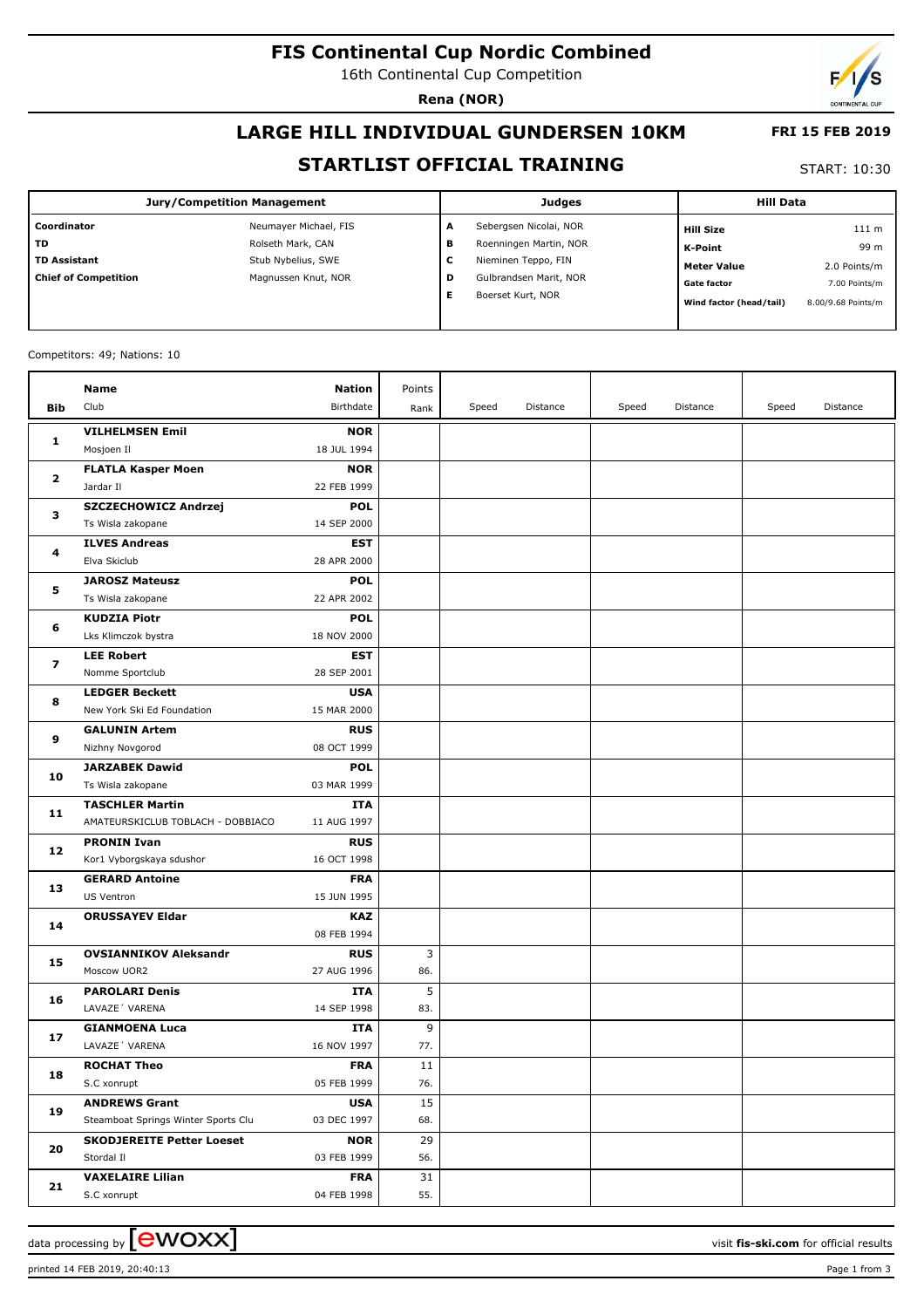## **FIS Continental Cup Nordic Combined**

16th Continental Cup Competition

**Rena (NOR)**



### **LARGE HILL INDIVIDUAL GUNDERSEN 10KM**

#### **FRI 15 FEB 2019**

#### **STARTLIST OFFICIAL TRAINING**

START: 10:30

|                | Name                                                         | <b>Nation</b>             | Points     |       |          |       |          |       |          |
|----------------|--------------------------------------------------------------|---------------------------|------------|-------|----------|-------|----------|-------|----------|
| Bib            | Club                                                         | Birthdate                 | Rank       | Speed | Distance | Speed | Distance | Speed | Distance |
|                | <b>SKOGLUND Andreas</b>                                      | <b>NOR</b>                | 34         |       |          |       |          |       |          |
| 22             | Molde Og omegn if                                            | 22 MAR 2001               | 52.        |       |          |       |          |       |          |
|                | <b>WELDE Jonas</b>                                           | <b>GER</b>                | 41         |       |          |       |          |       |          |
| 23             | Sc Sohland                                                   | 12 MAR 1998               | 49.        |       |          |       |          |       |          |
|                | <b>PFORDTE Maximilian</b>                                    | <b>GER</b>                | 49         |       |          |       |          |       |          |
| 24             | WSV Gruena.                                                  | 25 JUN 1998               | 45.        |       |          |       |          |       |          |
| 25             | <b>DAGN Florian</b>                                          | <b>AUT</b>                | 49         |       |          |       |          |       |          |
|                | Kitzbueheler Ski Club - KSC                                  | 10 DEC 1999               | 45.        |       |          |       |          |       |          |
| 26             | <b>MAIERHOFER Manuel</b>                                     | ITA                       | 52         |       |          |       |          |       |          |
|                | <b>GS FIAMMEGIALLE</b>                                       | 17 DEC 1992               | 43.        |       |          |       |          |       |          |
| 27             | <b>RETTENEGGER Stefan</b>                                    | <b>AUT</b>                | 54         |       |          |       |          |       |          |
|                | SK Saalfelden                                                | 03 FEB 2002               | 41.        |       |          |       |          |       |          |
| 28             | <b>VALLET Edgar</b>                                          | <b>FRA</b>                | 54         |       |          |       |          |       |          |
|                | <b>CSR Pontarlier</b>                                        | 26 JUN 2000               | 41.        |       |          |       |          |       |          |
| 29             | <b>HUETTEL Simon</b>                                         | <b>GER</b>                | 57         |       |          |       |          |       |          |
|                | Wsv 1922 weissenstadt                                        | 04 AUG 1999               | 39.        |       |          |       |          |       |          |
| 30             | <b>JOHANSEN Truls Soenstehagen</b>                           | <b>NOR</b>                | 63         |       |          |       |          |       |          |
|                | Elverum Hopp                                                 | 26 JUN 1991               | 34.        |       |          |       |          |       |          |
| 31             | <b>RETTENEGGER Thomas</b><br>TSU St. Veit im Pongau-Salzburg | <b>AUT</b><br>05 FEB 2000 | 90<br>29.  |       |          |       |          |       |          |
|                | <b>LEHNERT Luis</b>                                          | <b>GER</b>                | 93         |       |          |       |          |       |          |
| 32             | Wsv Oberaudorf                                               | 12 JUN 2000               | 28.        |       |          |       |          |       |          |
|                | <b>KVARSTAD Simen</b>                                        | <b>NOR</b>                | 114        |       |          |       |          |       |          |
| 33             | Byaasen Il                                                   | 23 MAR 2000               | 24.        |       |          |       |          |       |          |
| 34             | <b>SKOGLUND Aleksander</b>                                   | <b>NOR</b>                | 125        |       |          |       |          |       |          |
|                | Molde Og omegn if                                            | 06 MAY 1999               | 23.        |       |          |       |          |       |          |
| 35<br>36       | <b>DEUSCHL Christian</b>                                     | <b>AUT</b>                | 136        |       |          |       |          |       |          |
|                | Nordic Team Absam-Tirol                                      | 20 APR 1997               | 22.        |       |          |       |          |       |          |
|                | <b>HAHN Martin</b>                                           | <b>GER</b>                | 139        |       |          |       |          |       |          |
|                | VSC Klingenthal                                              | 06 MAY 1997               | 21.        |       |          |       |          |       |          |
| 37             | <b>MRAZ Samuel</b>                                           | <b>AUT</b>                | 154        |       |          |       |          |       |          |
|                | KSG Klagenfurt-Kaernten                                      | 02 JUL 1998               | 20.        |       |          |       |          |       |          |
| 38             | <b>ORTER Philipp</b>                                         | <b>AUT</b>                | 160        |       |          |       |          |       |          |
|                | SV Villach-Kaernten                                          | 16 FEB 1994               | 19.        |       |          |       |          |       |          |
| 39             | <b>SHUMATE Jared</b>                                         | <b>USA</b>                | 169        |       |          |       |          |       |          |
|                | Park City Ski and Snowboard                                  | 06 MAR 1999               | 18.        |       |          |       |          |       |          |
| 40             | <b>BURAAS Lars</b>                                           | <b>NOR</b>                | 219        |       |          |       |          |       |          |
|                | Hurdal II                                                    | 17 JAN 1995               | 14.        |       |          |       |          |       |          |
| 41             | <b>TILLER Simen</b>                                          | <b>NOR</b>                | 234        |       |          |       |          |       |          |
|                | Moelven                                                      | 26 NOV 1995               | 13.        |       |          |       |          |       |          |
| 42<br>43<br>44 | <b>SKAARSET Lars Ivar</b><br>Soere Aal il                    | <b>NOR</b><br>05 JAN 1998 | 250<br>11. |       |          |       |          |       |          |
|                | <b>SCHMID Julian</b>                                         | <b>GER</b>                | 253        |       |          |       |          |       |          |
|                | Sc Oberstdorf                                                | 01 SEP 1999               | 9.         |       |          |       |          |       |          |
|                | <b>WELDE David</b>                                           | <b>GER</b>                | 306        |       |          |       |          |       |          |
|                | SC Sohland                                                   | 15 APR 1994               | 8.         |       |          |       |          |       |          |
|                | <b>LANGE Jakob</b>                                           | <b>GER</b>                | 317        |       |          |       |          |       |          |
| 45             | WSV Kiefersfelden                                            | 05 AUG 1995               | 7.         |       |          |       |          |       |          |
|                | <b>RIIBER Harald Johnas</b>                                  | <b>NOR</b>                | 330        |       |          |       |          |       |          |
| 46             | Heming                                                       | 08 APR 1995               | 5.         |       |          |       |          |       |          |
|                | <b>JOEBSTL Thomas</b>                                        | <b>AUT</b>                | 375        |       |          |       |          |       |          |
| 47             | SG Klagenfurt-Kaernten                                       | 22 SEP 1995               | 4.         |       |          |       |          |       |          |

data processing by **CWOXX** and  $\overline{A}$  wisit **fis-ski.com** for official results